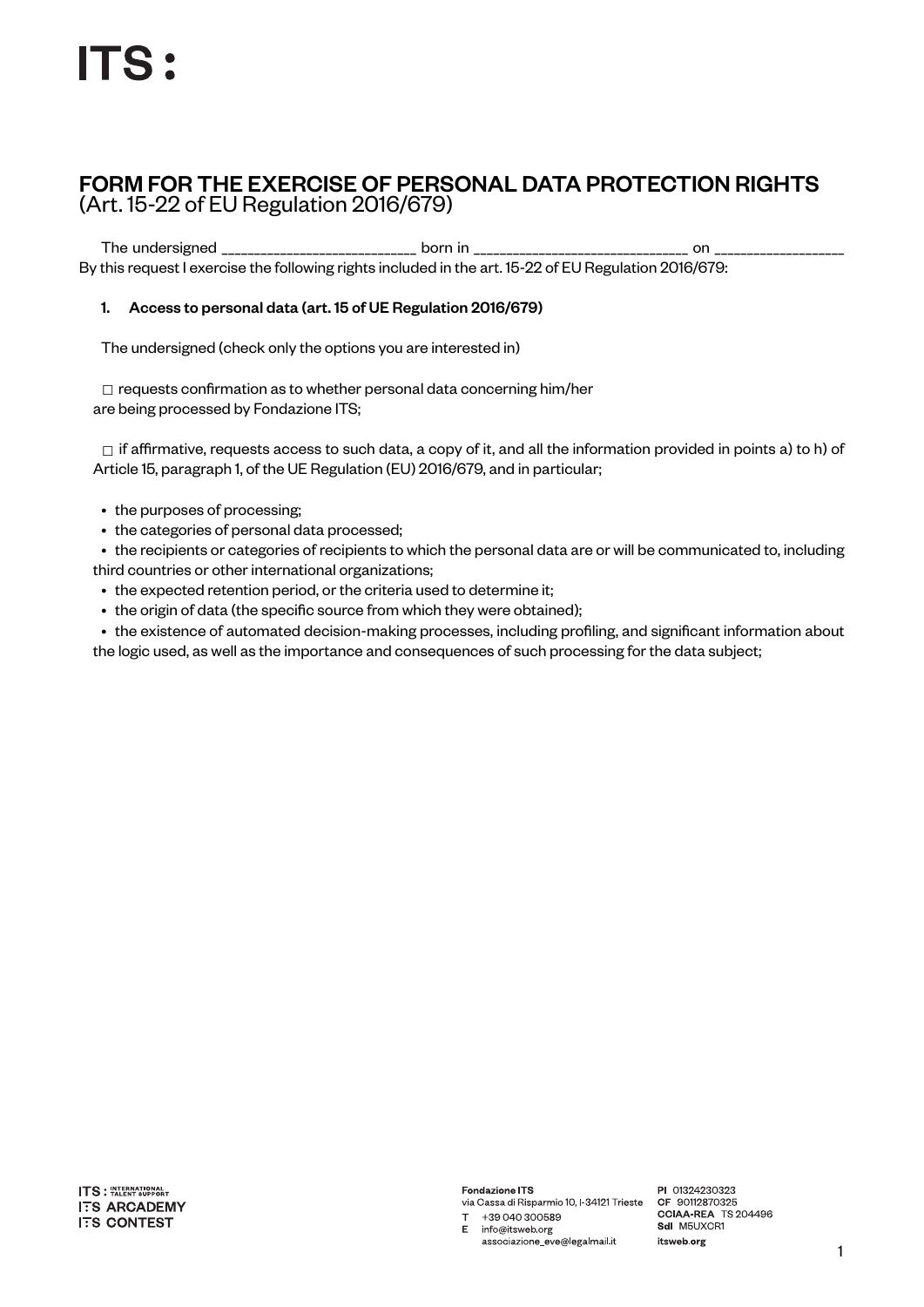#### 2. Request of action on data (arts. 16- 18 of the EU Regulation 2016/679):

The undersigned requests the authorisation for the following actions to data (check only the options you are interested in):

☐ rectification or updating of data (art. 16 of the EU Regulation 2016/679);

\_\_\_\_\_\_\_\_\_\_\_\_\_\_\_\_\_\_\_\_\_\_\_\_\_\_\_\_\_\_\_\_\_\_\_\_\_\_\_\_\_\_\_\_\_\_\_\_\_\_\_\_\_\_\_\_\_\_\_\_\_\_\_\_\_\_\_\_\_\_\_\_\_\_\_\_\_\_\_\_\_\_\_\_\_\_\_\_\_\_\_\_\_\_\_\_\_\_\_\_\_\_\_\_\_\_\_\_\_\_\_\_\_\_

\_\_\_\_\_\_\_\_\_\_\_\_\_\_\_\_\_\_\_\_\_\_\_\_\_\_\_\_\_\_\_\_\_\_\_\_\_\_\_\_\_\_\_\_\_\_\_\_\_\_\_\_\_\_\_\_\_\_\_\_\_\_\_\_\_\_\_\_\_\_\_\_\_\_\_\_\_\_\_\_\_\_\_\_\_\_\_\_\_\_\_\_\_\_\_\_\_\_\_\_\_\_\_\_\_\_\_\_\_\_\_\_\_\_

☐ erasure of data (art. 17, paragraph 1, of the EU Regulation 2016/679) for the following explained reasons:

\_\_\_\_\_\_\_\_\_\_\_\_\_\_\_\_\_\_\_\_\_\_\_\_\_\_\_\_\_\_\_\_\_\_\_\_\_\_\_\_\_\_\_\_\_\_\_\_\_\_\_\_\_\_\_\_\_\_\_\_\_\_\_\_\_\_\_\_\_\_\_\_\_\_\_\_\_\_\_\_\_\_\_\_\_\_\_\_\_\_\_\_\_\_\_\_\_\_\_\_\_\_\_\_\_\_\_\_\_\_\_\_\_\_ \_\_\_\_\_\_\_\_\_\_\_\_\_\_\_\_\_\_\_\_\_\_\_\_\_\_\_\_\_\_\_\_\_\_\_\_\_\_\_\_\_\_\_\_\_\_\_\_\_\_\_\_\_\_\_\_\_\_\_\_\_\_\_\_\_\_\_\_\_\_\_\_\_\_\_\_\_\_\_\_\_\_\_\_\_\_\_\_\_\_\_\_\_\_\_\_\_\_\_\_\_\_\_\_\_\_\_\_\_\_\_\_\_\_

 $\Box$  in the case provided by art. 17, paragraph 2 of the EU Regulation 2016/679, a confirmation that Fondazione ITS has informed other data controllers of the request made by the data subject to erase links or other copies of his/her personal data;

- $\Box$  restriction of processing (art. 18) for the following reasons check only the options you are interested in):
- $\Box$  disputes the accuracy of the personal data;
- ☐ believes the data processing to be unlawful;
- $\Box$  personal data are necessary for the data subject to ascertain, exercise or defend a right in court;
- $\Box$  the data subject has objected to processing pursuant art. 21, paragraph 1 of the EU Regulation 2016/679);

#### This request concerns

(indicate personal data, categories of data or the treatment of data you are referring to):

\_\_\_\_\_\_\_\_\_\_\_\_\_\_\_\_\_\_\_\_\_\_\_\_\_\_\_\_\_\_\_\_\_\_\_\_\_\_\_\_\_\_\_\_\_\_\_\_\_\_\_\_\_\_\_\_\_\_\_\_\_\_\_\_\_\_\_\_\_\_\_\_\_\_\_\_\_\_\_\_\_\_\_\_\_\_\_\_\_\_\_\_\_\_\_\_\_\_\_\_\_\_\_\_\_\_\_\_\_\_\_\_\_\_ \_\_\_\_\_\_\_\_\_\_\_\_\_\_\_\_\_\_\_\_\_\_\_\_\_\_\_\_\_\_\_\_\_\_\_\_\_\_\_\_\_\_\_\_\_\_\_\_\_\_\_\_\_\_\_\_\_\_\_\_\_\_\_\_\_\_\_\_\_\_\_\_\_\_\_\_\_\_\_\_\_\_\_\_\_\_\_\_\_\_\_\_\_\_\_\_\_\_\_\_\_\_\_\_\_\_\_\_\_\_\_\_\_\_ \_\_\_\_\_\_\_\_\_\_\_\_\_\_\_\_\_\_\_\_\_\_\_\_\_\_\_\_\_\_\_\_\_\_\_\_\_\_\_\_\_\_\_\_\_\_\_\_\_\_\_\_\_\_\_\_\_\_\_\_\_\_\_\_\_\_\_\_\_\_\_\_\_\_\_\_\_\_\_\_\_\_\_\_\_\_\_\_\_\_\_\_\_\_\_\_\_\_\_\_\_\_\_\_\_\_\_\_\_\_\_\_\_\_ \_\_\_\_\_\_\_\_\_\_\_\_\_\_\_\_\_\_\_\_\_\_\_\_\_\_\_\_\_\_\_\_\_\_\_\_\_\_\_\_\_\_\_\_\_\_\_\_\_\_\_\_\_\_\_\_\_\_\_\_\_\_\_\_\_\_\_\_\_\_\_\_\_\_\_\_\_\_\_\_\_\_\_\_\_\_\_\_\_\_\_\_\_\_\_\_\_\_\_\_\_\_\_\_\_\_\_\_\_\_\_\_\_\_

Fondazione ITS via Cassa di Risparmio 10, I-34121 Trieste

T +39 040 300589 E info@itsweb.org associazione\_eve@legalmail.it

PI 01324230323 CF 90112870325 CI SUNZURUSZU<br>CCIAA-REA TS 204496<br>Sdl M5UXCR1 itsweb.org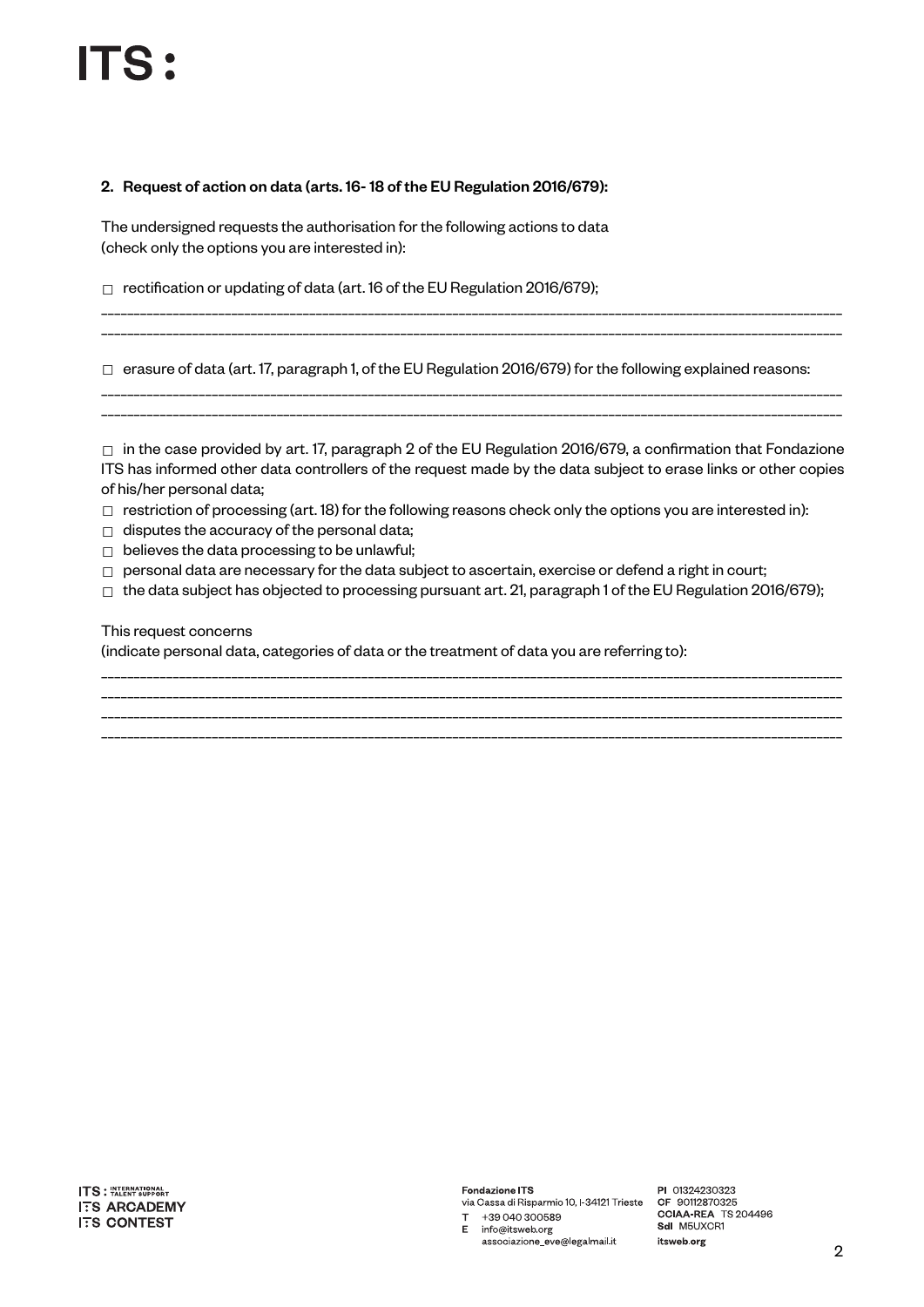## 3. Data portability (art. 20 of the EU Regulation 2016/679)

With reference to the personal data provided to Fondazione ITS, the undersigned requests (check only the options you are interested in):

 $\Box$  the receipt of the data in a common, structured and machine-readable format;

 $\Box$  direct transmission to the following different data controller (specify the identification and contact details of the recipient data controller:

\_\_\_\_\_\_\_\_\_\_\_\_\_\_\_\_\_\_\_\_\_\_\_\_\_\_\_\_\_\_\_\_\_\_\_\_\_\_\_\_\_\_\_\_\_\_\_\_\_\_\_\_\_\_\_\_\_\_\_\_\_\_\_\_\_\_\_\_\_\_\_\_\_\_\_\_\_\_\_\_\_\_\_\_\_\_\_\_\_\_\_\_\_\_\_\_\_\_\_\_\_\_\_\_\_\_\_\_\_\_\_\_\_\_ \_\_\_\_\_\_\_\_\_\_\_\_\_\_\_\_\_\_\_\_\_\_\_\_\_\_\_\_\_\_\_\_\_\_\_\_\_\_\_\_\_\_\_\_\_\_\_\_\_\_\_\_\_\_\_\_\_\_\_\_\_\_\_\_\_\_\_\_\_\_\_\_\_\_\_\_\_\_\_\_\_\_\_\_\_\_\_\_\_\_\_\_\_\_\_\_\_\_\_\_\_\_\_\_\_\_\_\_\_\_\_\_\_\_

 $\Box$  all personal data provided to the controller;

 $\Box$  a subset of these data

This request concerns (indicate personal data, categories of data or the treatment of data you are referring to):

#### 4. Objection to processing (art. 21, paragraph 1 of the EU Regulaiton 2016/679)

☐ The undersigned objects to the processing of his/her personal data pursuant to art. 6, para. 1, letter e) or f) the following reasons related to his/her specific circumstances (specify):

\_\_\_\_\_\_\_\_\_\_\_\_\_\_\_\_\_\_\_\_\_\_\_\_\_\_\_\_\_\_\_\_\_\_\_\_\_\_\_\_\_\_\_\_\_\_\_\_\_\_\_\_\_\_\_\_\_\_\_\_\_\_\_\_\_\_\_\_\_\_\_\_\_\_\_\_\_\_\_\_\_\_\_\_\_\_\_\_\_\_\_\_\_\_\_\_\_\_\_\_\_\_\_\_\_\_\_\_\_\_\_\_\_\_ \_\_\_\_\_\_\_\_\_\_\_\_\_\_\_\_\_\_\_\_\_\_\_\_\_\_\_\_\_\_\_\_\_\_\_\_\_\_\_\_\_\_\_\_\_\_\_\_\_\_\_\_\_\_\_\_\_\_\_\_\_\_\_\_\_\_\_\_\_\_\_\_\_\_\_\_\_\_\_\_\_\_\_\_\_\_\_\_\_\_\_\_\_\_\_\_\_\_\_\_\_\_\_\_\_\_\_\_\_\_\_\_\_\_

\_\_\_\_\_\_\_\_\_\_\_\_\_\_\_\_\_\_\_\_\_\_\_\_\_\_\_\_\_\_\_\_\_\_\_\_\_\_\_\_\_\_\_\_\_\_\_\_\_\_\_\_\_\_\_\_\_\_\_\_\_\_\_\_\_\_\_\_\_\_\_\_\_\_\_\_\_\_\_\_\_\_\_\_\_\_\_\_\_\_\_\_\_\_\_\_\_\_\_\_\_\_\_\_\_\_\_\_\_\_\_\_\_\_ \_\_\_\_\_\_\_\_\_\_\_\_\_\_\_\_\_\_\_\_\_\_\_\_\_\_\_\_\_\_\_\_\_\_\_\_\_\_\_\_\_\_\_\_\_\_\_\_\_\_\_\_\_\_\_\_\_\_\_\_\_\_\_\_\_\_\_\_\_\_\_\_\_\_\_\_\_\_\_\_\_\_\_\_\_\_\_\_\_\_\_\_\_\_\_\_\_\_\_\_\_\_\_\_\_\_\_\_\_\_\_\_\_\_

**ITS** : INTERNATIONAL **ITS ARCADEMY ITS CONTEST** 

Fondazione ITS via Cassa di Risparmio 10, I-34121 Trieste T +39 040 300589

E info@itsweb.org associazione\_eve@legalmail.it

PI 01324230323 CF 90112870325 CI SUNZURUSZU<br>CCIAA-REA TS 204496<br>Sdl M5UXCR1 itsweb.org